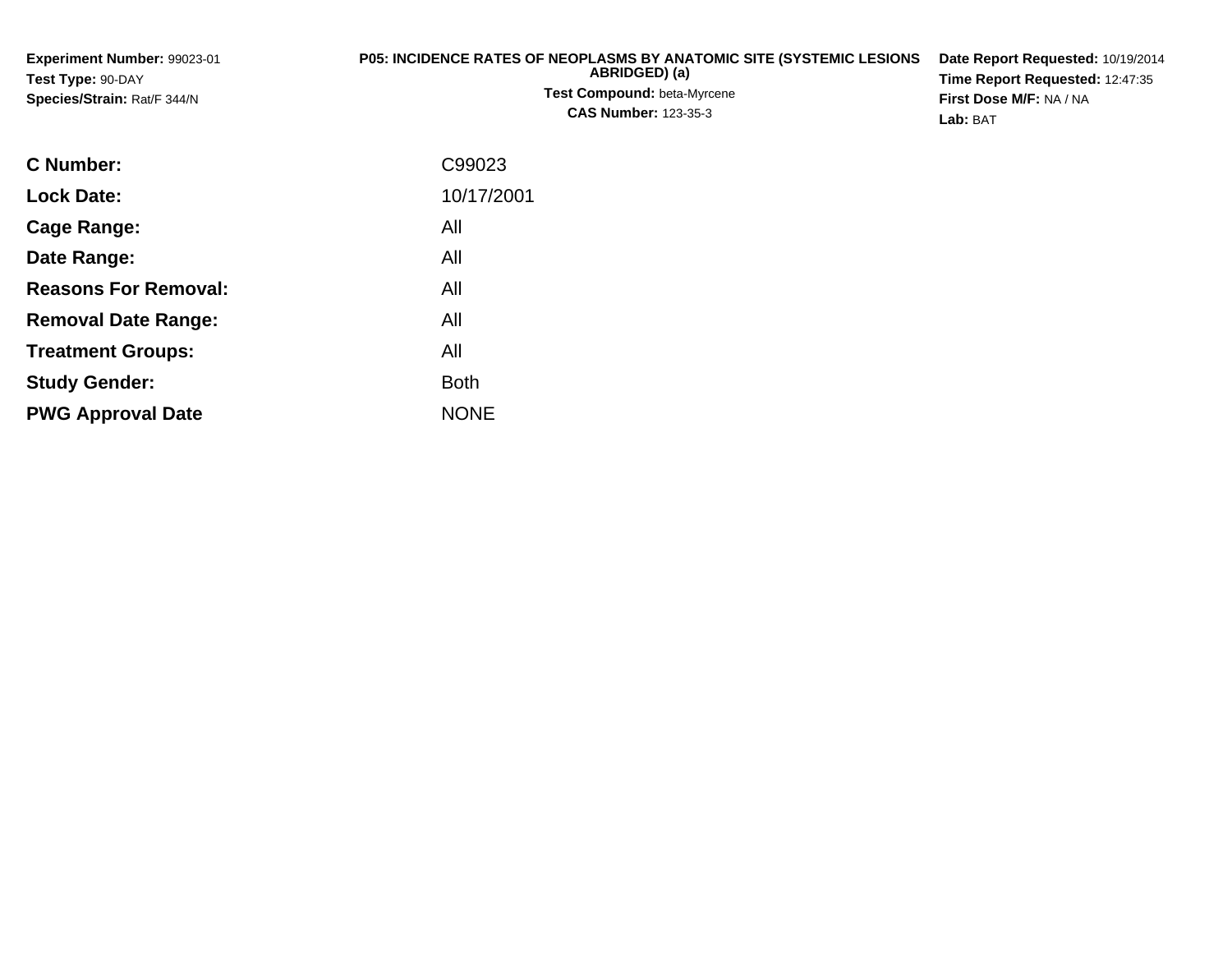| Experiment Number: 99023-01             |        | P05: INCIDENCE RATES OF NEOPLASMS BY ANATOMIC SITE (SYSTEMIC LESIONS<br>ABRIDGED) (a) | Date Report Requested: 10/19/2014   |             |              |             |
|-----------------------------------------|--------|---------------------------------------------------------------------------------------|-------------------------------------|-------------|--------------|-------------|
| Test Type: 90-DAY                       |        | Test Compound: beta-Myrcene                                                           | Time Report Requested: 12:47:35     |             |              |             |
| Species/Strain: Rat/F 344/N             |        | <b>CAS Number: 123-35-3</b>                                                           | First Dose M/F: NA / NA<br>Lab: BAT |             |              |             |
| F 344/N Rat MALE                        | 0 G/KG | G/KG<br>0.25                                                                          | G/KG<br>0.5                         | G/KG<br>1.0 | G/KG<br>2.0  | 4.0<br>G/KG |
| <b>Disposition Summary</b>              |        |                                                                                       |                                     |             |              |             |
| <b>Animals Initially In Study</b>       | 10     | 10                                                                                    | 10                                  | 10          | 10           | 10          |
| <b>Early Deaths</b>                     |        |                                                                                       |                                     |             |              |             |
| <b>Dosing Accident</b>                  |        |                                                                                       | $\mathbf{1}$                        | 1           |              |             |
| <b>Moribund Sacrifice</b>               |        |                                                                                       |                                     |             |              | $\mathbf 2$ |
| <b>Natural Death</b>                    |        |                                                                                       |                                     |             | $\mathbf{2}$ | 8           |
| <b>Survivors</b>                        |        |                                                                                       |                                     |             |              |             |
| <b>Terminal Sacrifice</b>               | 10     | 10                                                                                    | 9                                   | 9           | 8            |             |
| <b>Animals Examined Microscopically</b> | 10     | 10                                                                                    | 10                                  | 10          | 10           | 10          |
| <b>ALIMENTARY SYSTEM</b>                |        |                                                                                       |                                     |             |              |             |
| Esophagus                               | (10)   | (0)                                                                                   | (1)                                 | (1)         | (10)         | (10)        |
| Intestine Large, Cecum                  | (10)   | (0)                                                                                   | (1)                                 | (1)         | (10)         | (10)        |
| Intestine Large, Colon                  | (10)   | (0)                                                                                   | (1)                                 | (1)         | (10)         | (10)        |
| Intestine Large, Rectum                 | (10)   | (0)                                                                                   | (1)                                 | (1)         | (10)         | (10)        |
| Intestine Small, Duodenum               | (10)   | (0)                                                                                   | (1)                                 | (1)         | (10)         | (10)        |
| Intestine Small, Ileum                  | (10)   | (0)                                                                                   | (1)                                 | (1)         | (10)         | (10)        |
| Intestine Small, Jejunum                | (10)   | (0)                                                                                   | (1)                                 | (1)         | (10)         | (10)        |
| Liver                                   | (10)   | (0)                                                                                   | (2)                                 | (1)         | (10)         | (10)        |
| Oral Mucosa                             | (0)    | (0)                                                                                   | (0)                                 | (0)         | (2)          | (0)         |
| Pancreas                                | (10)   | (0)                                                                                   | (1)                                 | (1)         | (10)         | (10)        |
| <b>Salivary Glands</b>                  | (10)   | (0)                                                                                   | (1)                                 | (1)         | (10)         | (10)        |
| Stomach, Forestomach                    | (10)   | (0)                                                                                   | (1)                                 | (10)        | (10)         | (10)        |
| Stomach, Glandular                      | (10)   | (0)                                                                                   | (1)                                 | (1)         | (10)         | (10)        |
| CARDIOVASCULAR SYSTEM                   |        |                                                                                       |                                     |             |              |             |
| <b>Blood Vessel</b>                     | (10)   | (0)                                                                                   | (1)                                 | (1)         | (10)         | (10)        |
| Heart                                   | (10)   | (0)                                                                                   | (1)                                 | (1)         | (10)         | (10)        |

b - Primary tumors: all tumors except metastatic tumors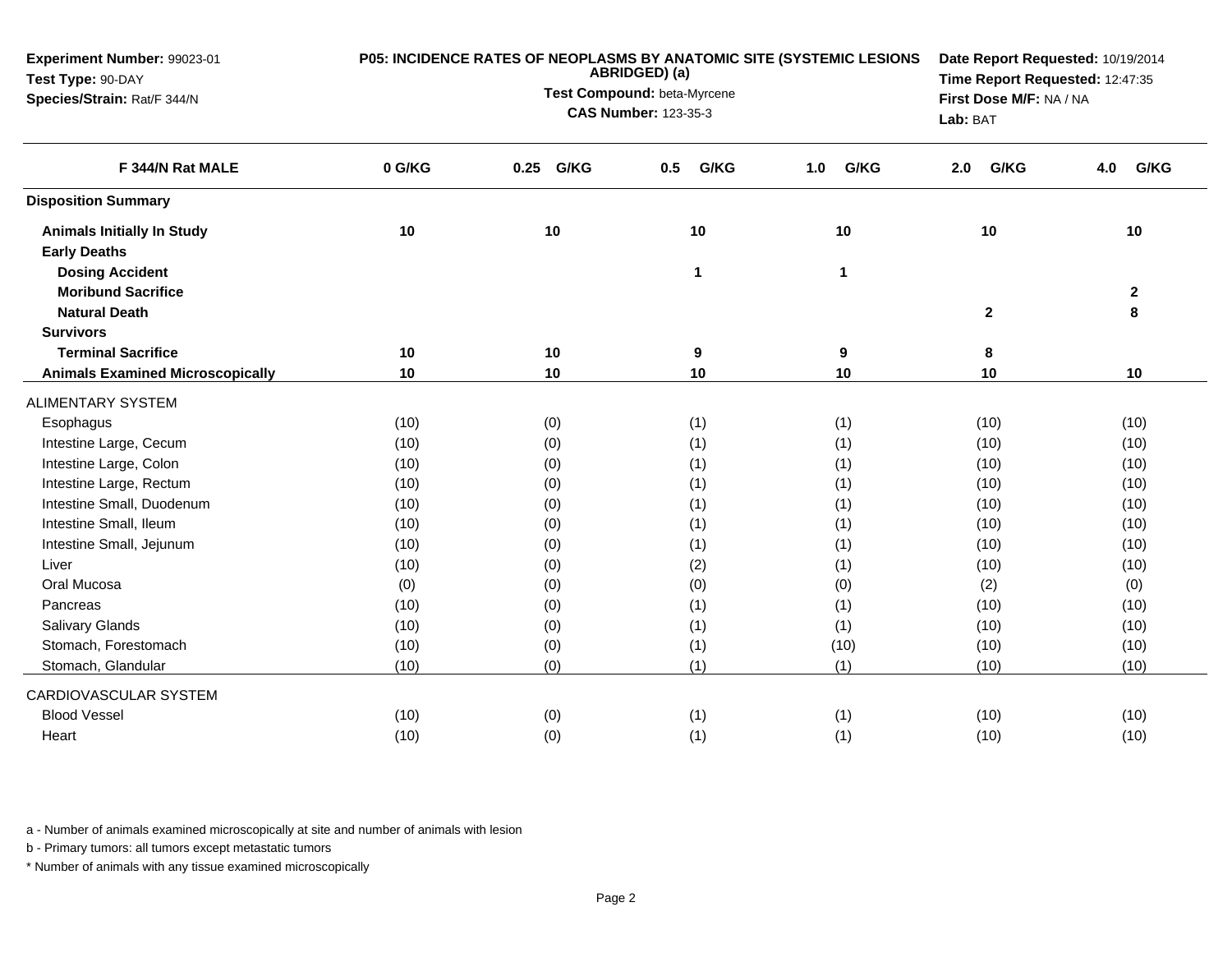| Experiment Number: 99023-01<br>Test Type: 90-DAY<br>Species/Strain: Rat/F 344/N | P05: INCIDENCE RATES OF NEOPLASMS BY ANATOMIC SITE (SYSTEMIC LESIONS | Date Report Requested: 10/19/2014<br>Time Report Requested: 12:47:35<br>First Dose M/F: NA / NA<br>Lab: BAT |              |             |              |             |
|---------------------------------------------------------------------------------|----------------------------------------------------------------------|-------------------------------------------------------------------------------------------------------------|--------------|-------------|--------------|-------------|
| F 344/N Rat MALE                                                                | 0 G/KG                                                               | G/KG<br>0.25                                                                                                | G/KG<br>0.5  | G/KG<br>1.0 | G/KG<br>2.0  | 4.0<br>G/KG |
| <b>ENDOCRINE SYSTEM</b>                                                         |                                                                      |                                                                                                             |              |             |              |             |
| <b>Adrenal Cortex</b>                                                           | (10)                                                                 | (0)                                                                                                         | (1)          | (1)         | (10)         | (10)        |
| Adrenal Medulla                                                                 | (10)                                                                 | (0)                                                                                                         | (1)          | (1)         | (10)         | (10)        |
| Islets, Pancreatic                                                              | (10)                                                                 | (0)                                                                                                         | (1)          | (1)         | (10)         | (10)        |
| Parathyroid Gland                                                               | (10)                                                                 | (0)                                                                                                         | (1)          | (1)         | (9)          | (9)         |
| <b>Pituitary Gland</b>                                                          | (10)                                                                 | (0)                                                                                                         | (1)          | (1)         | (10)         | (10)        |
| <b>Thyroid Gland</b>                                                            | (10)                                                                 | (0)                                                                                                         | (1)          | (1)         | (10)         | (10)        |
| <b>GENERAL BODY SYSTEM</b>                                                      |                                                                      |                                                                                                             |              |             |              |             |
| None                                                                            |                                                                      |                                                                                                             |              |             |              |             |
| <b>GENITAL SYSTEM</b>                                                           |                                                                      |                                                                                                             |              |             |              |             |
| Epididymis                                                                      | (10)                                                                 | (0)                                                                                                         | (1)          | (1)         | (10)         | (10)        |
| <b>Preputial Gland</b>                                                          | (10)                                                                 | (0)                                                                                                         | (1)          | (1)         | (10)         | (10)        |
| Prostate                                                                        | (10)                                                                 | (0)                                                                                                         | (1)          | (1)         | (10)         | (10)        |
| <b>Seminal Vesicle</b>                                                          | (10)                                                                 | (0)                                                                                                         | (1)          | (1)         | (10)         | (9)         |
| Testes                                                                          | (10)                                                                 | (0)                                                                                                         | (1)          | (1)         | (10)         | (10)        |
| <b>HEMATOPOIETIC SYSTEM</b>                                                     |                                                                      |                                                                                                             |              |             |              |             |
| <b>Bone Marrow</b>                                                              | (10)                                                                 | (0)                                                                                                         | (1)          | (1)         | (10)         | (10)        |
| Lymph Node                                                                      | (1)                                                                  | (2)                                                                                                         | (4)          | (1)         | (0)          | (0)         |
| Lymph Node, Mandibular                                                          | (0)                                                                  | (0)                                                                                                         | (0)          | (1)         | (0)          | (0)         |
| Lymph Node, Mesenteric                                                          | (10)                                                                 | (0)                                                                                                         | (1)          | (1)         | (10)         | (10)        |
| Spleen                                                                          | (10)                                                                 | (10)                                                                                                        | (10)<br>(10) |             | (10)<br>(10) |             |
| Thymus                                                                          | (10)                                                                 | (0)                                                                                                         | (1)          | (10)        | (9)          | (10)        |
| <b>INTEGUMENTARY SYSTEM</b>                                                     |                                                                      |                                                                                                             |              |             |              |             |
| Mammary Gland                                                                   | (10)                                                                 | (0)                                                                                                         | (1)          | (1)         | (10)         | (10)        |
| Skin                                                                            | (10)                                                                 | (0)                                                                                                         | (1)          | (1)         | (10)         | (10)        |

MUSCULOSKELETAL SYSTEM

a - Number of animals examined microscopically at site and number of animals with lesion

b - Primary tumors: all tumors except metastatic tumors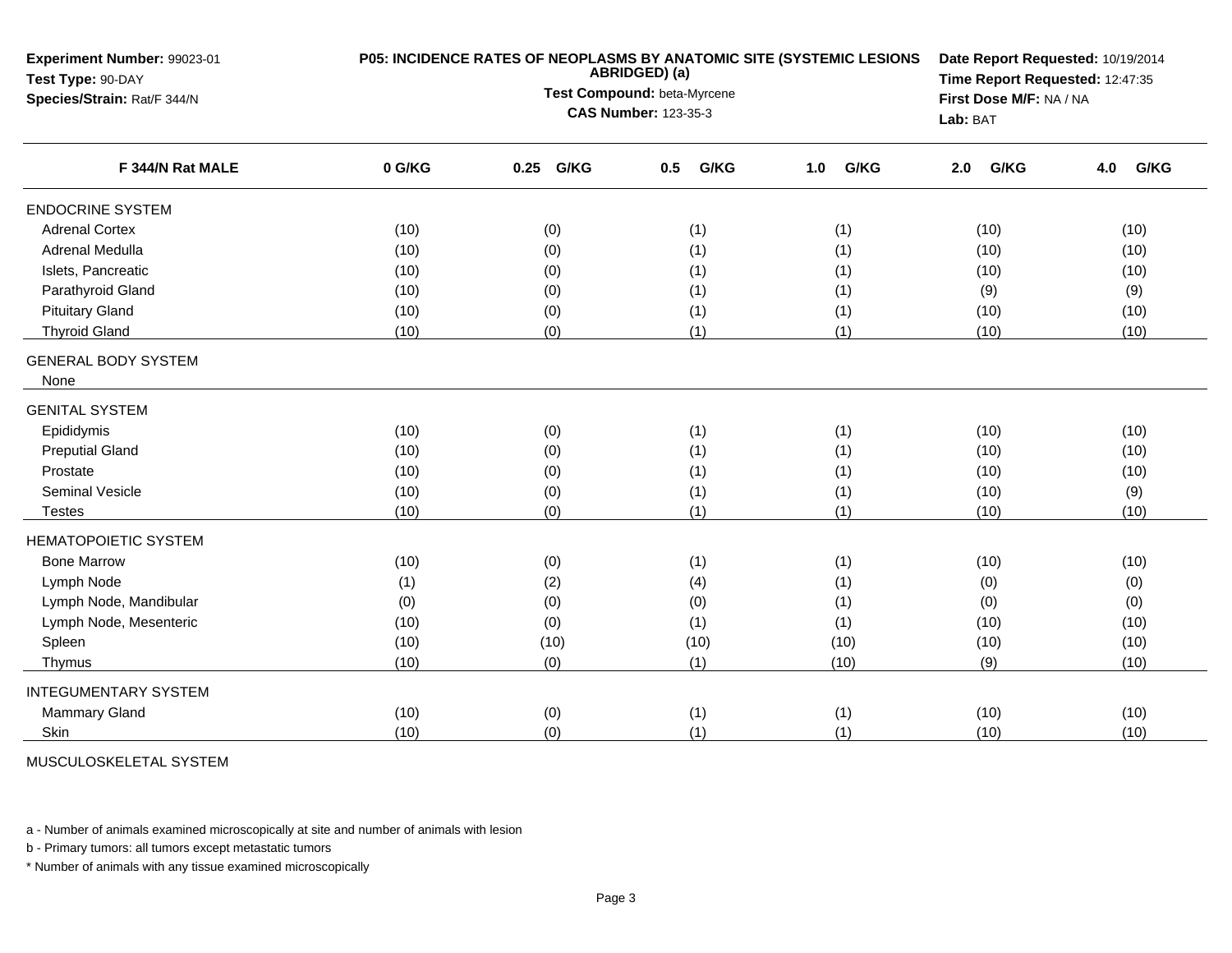| Experiment Number: 99023-01<br>Test Type: 90-DAY<br>Species/Strain: Rat/F 344/N | P05: INCIDENCE RATES OF NEOPLASMS BY ANATOMIC SITE (SYSTEMIC LESIONS | Date Report Requested: 10/19/2014<br>Time Report Requested: 12:47:35<br>First Dose M/F: NA / NA<br>Lab: BAT |             |             |             |             |
|---------------------------------------------------------------------------------|----------------------------------------------------------------------|-------------------------------------------------------------------------------------------------------------|-------------|-------------|-------------|-------------|
| F 344/N Rat MALE                                                                | 0 G/KG                                                               | 0.25<br>G/KG                                                                                                | G/KG<br>0.5 | G/KG<br>1.0 | G/KG<br>2.0 | G/KG<br>4.0 |
| <b>Bone</b>                                                                     | (10)                                                                 | (0)                                                                                                         | (1)         | (1)         | (10)        | (10)        |
| <b>Skeletal Muscle</b>                                                          | (0)                                                                  | (0)                                                                                                         | (1)         | (0)         | (0)         | (0)         |
| NERVOUS SYSTEM                                                                  |                                                                      |                                                                                                             |             |             |             |             |
| <b>Brain</b>                                                                    | (10)                                                                 | (0)                                                                                                         | (1)         | (1)         | (10)        | (10)        |
| <b>RESPIRATORY SYSTEM</b>                                                       |                                                                      |                                                                                                             |             |             |             |             |
| Lung                                                                            | (10)                                                                 | (0)                                                                                                         | (1)         | (1)         | (10)        | (10)        |
| Nose                                                                            | (10)                                                                 | (10)                                                                                                        | (10)        | (10)        | (10)        | (10)        |
| Trachea                                                                         | (10)                                                                 | (0)                                                                                                         | (1)         | (1)         | (10)        | (10)        |
| SPECIAL SENSES SYSTEM                                                           |                                                                      |                                                                                                             |             |             |             |             |
| Eye                                                                             | (10)                                                                 | (0)                                                                                                         | (1)         | (1)         | (10)        | (10)        |
| Harderian Gland                                                                 | (10)                                                                 | (10)                                                                                                        | (10)        | (10)        | (9)         | (10)        |
| <b>Lacrimal Gland</b>                                                           | (0)                                                                  | (0)                                                                                                         | (0)         | (0)         | (1)         | (0)         |
| Zymbal's Gland                                                                  | (0)                                                                  | (0)                                                                                                         | (0)         | (0)         | (1)         | (0)         |
| <b>URINARY SYSTEM</b>                                                           |                                                                      |                                                                                                             |             |             |             |             |
| Kidney                                                                          | (7)                                                                  | (10)                                                                                                        | (9)         | (10)        | (10)        | (10)        |
| <b>Urinary Bladder</b>                                                          | (10)                                                                 | (0)                                                                                                         | (1)         | (1)         | (10)        | (10)        |

b - Primary tumors: all tumors except metastatic tumors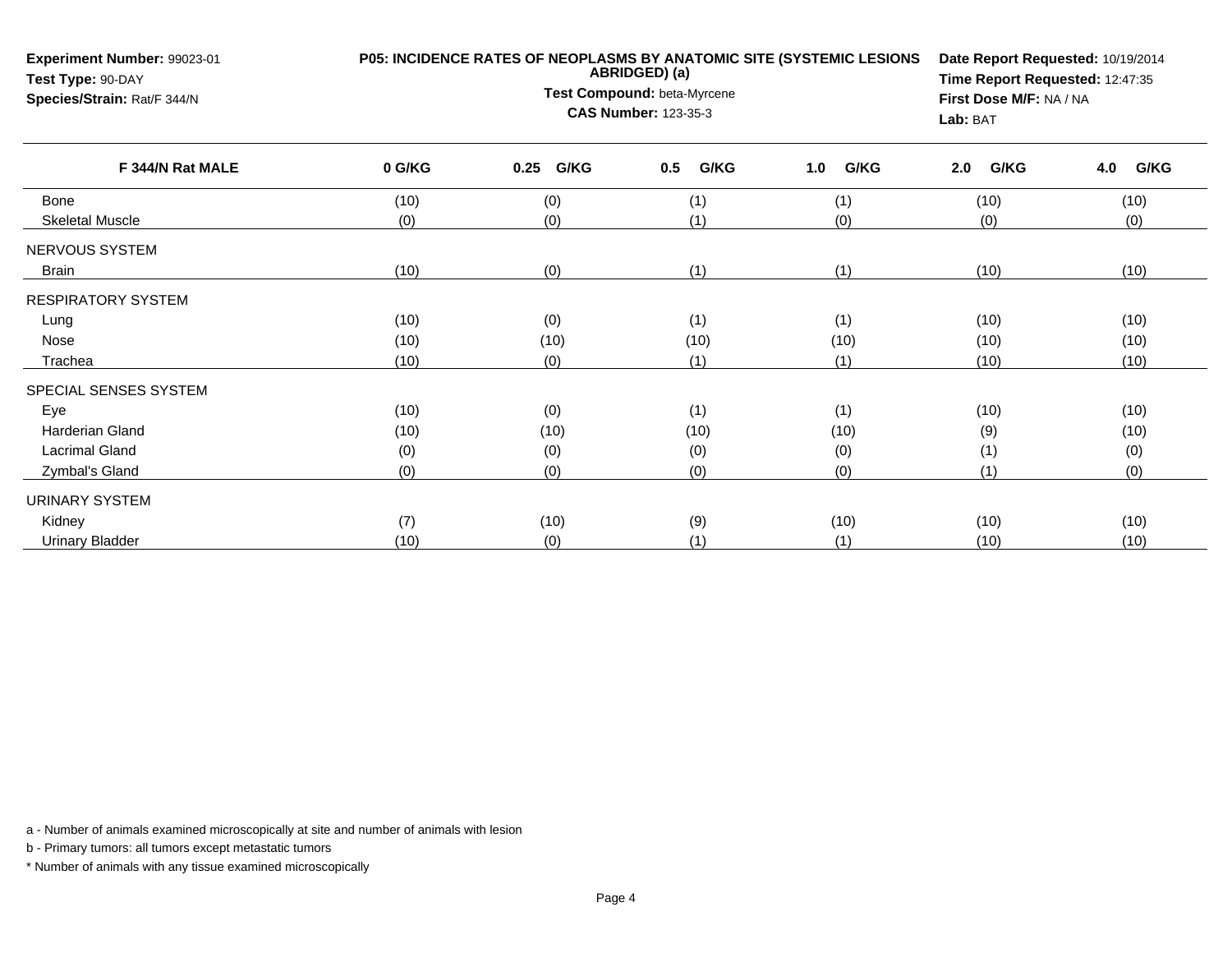| Experiment Number: 99023-01<br>Test Type: 90-DAY<br>Species/Strain: Rat/F 344/N     | P05: INCIDENCE RATES OF NEOPLASMS BY ANATOMIC SITE (SYSTEMIC LESIONS<br>ABRIDGED) (a)<br>Test Compound: beta-Myrcene<br><b>CAS Number: 123-35-3</b> |  |           |     |      |     |      |     | Date Report Requested: 10/19/2014<br>Time Report Requested: 12:47:35<br>First Dose M/F: NA / NA<br>Lab: BAT |     |      |  |
|-------------------------------------------------------------------------------------|-----------------------------------------------------------------------------------------------------------------------------------------------------|--|-----------|-----|------|-----|------|-----|-------------------------------------------------------------------------------------------------------------|-----|------|--|
| F 344/N Rat MALE                                                                    | 0 G/KG                                                                                                                                              |  | 0.25 G/KG | 0.5 | G/KG | 1.0 | G/KG | 2.0 | G/KG                                                                                                        | 4.0 | G/KG |  |
| <b>Tumor Summary for MALE</b>                                                       |                                                                                                                                                     |  |           |     |      |     |      |     |                                                                                                             |     |      |  |
| <b>Total Animals with Primary Neoplasms (b)</b><br><b>Total Primary Neoplasms</b>   |                                                                                                                                                     |  |           |     |      |     |      |     |                                                                                                             |     |      |  |
| <b>Total Animals with Benign Neoplasms</b><br><b>Total Benign Neoplasms</b>         |                                                                                                                                                     |  |           |     |      |     |      |     |                                                                                                             |     |      |  |
| <b>Total Animals with Malignant Neoplasms</b><br><b>Total Malignant Neoplasms</b>   |                                                                                                                                                     |  |           |     |      |     |      |     |                                                                                                             |     |      |  |
| <b>Total Animals with Metastatic Neoplasms</b><br><b>Total Metastatic Neoplasms</b> |                                                                                                                                                     |  |           |     |      |     |      |     |                                                                                                             |     |      |  |
| <b>Total Animals with Malignant Neoplasms</b><br><b>Uncertain Primary Site</b>      |                                                                                                                                                     |  |           |     |      |     |      |     |                                                                                                             |     |      |  |
| Total Animals with Neoplasms Uncertain -<br><b>Benign or Malignant</b>              |                                                                                                                                                     |  |           |     |      |     |      |     |                                                                                                             |     |      |  |
| <b>Total Uncertain Neoplasms</b>                                                    |                                                                                                                                                     |  |           |     |      |     |      |     |                                                                                                             |     |      |  |

\*\*\*END OF MALE DATA\*\*\*

a - Number of animals examined microscopically at site and number of animals with lesion

b - Primary tumors: all tumors except metastatic tumors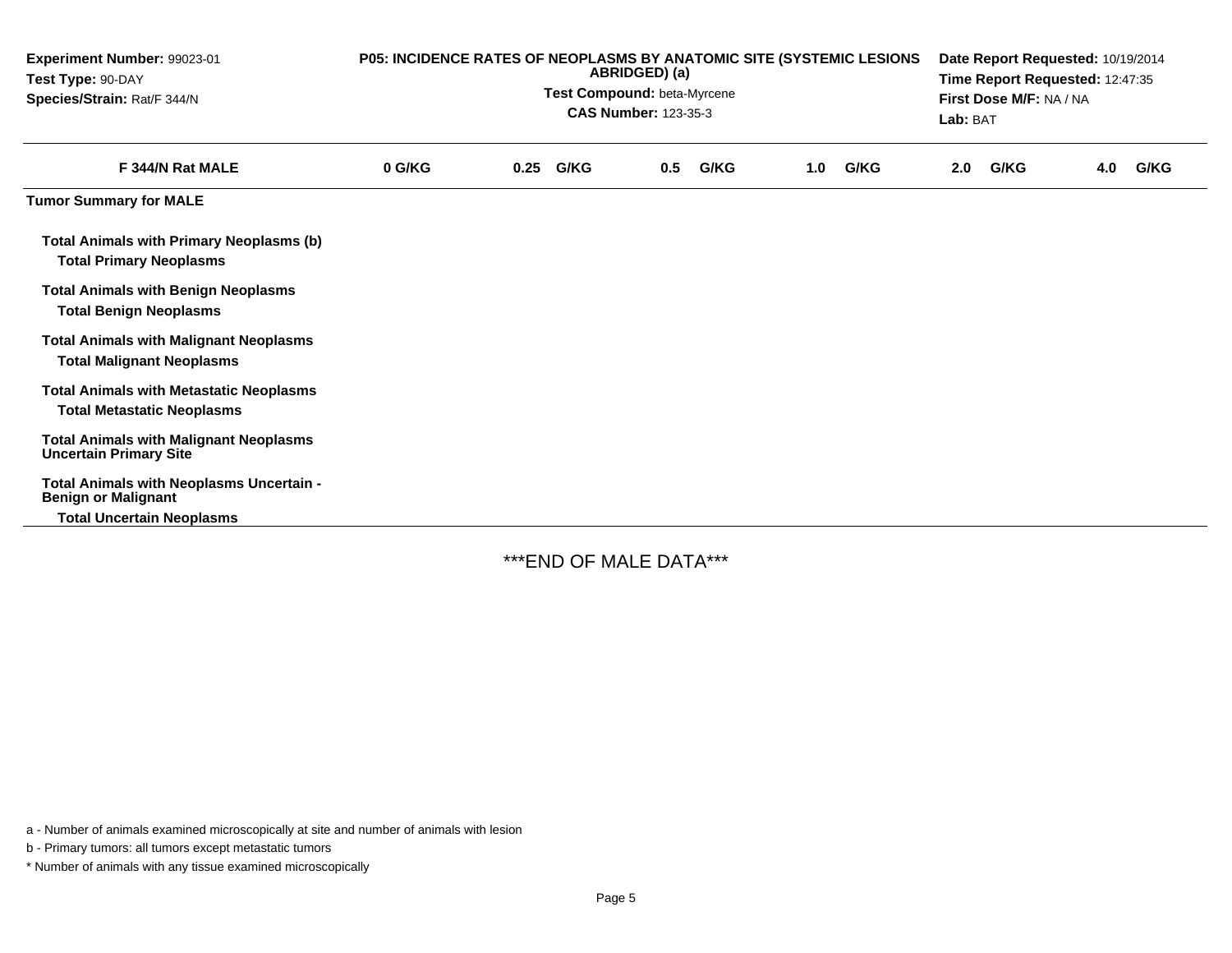| Experiment Number: 99023-01<br>Test Type: 90-DAY |        | P05: INCIDENCE RATES OF NEOPLASMS BY ANATOMIC SITE (SYSTEMIC LESIONS<br>ABRIDGED) (a) | Date Report Requested: 10/19/2014<br>Time Report Requested: 12:47:35 |                                     |              |             |
|--------------------------------------------------|--------|---------------------------------------------------------------------------------------|----------------------------------------------------------------------|-------------------------------------|--------------|-------------|
| Species/Strain: Rat/F 344/N                      |        | Test Compound: beta-Myrcene                                                           |                                                                      |                                     |              |             |
|                                                  |        | <b>CAS Number: 123-35-3</b>                                                           |                                                                      | First Dose M/F: NA / NA<br>Lab: BAT |              |             |
| F 344/N Rat FEMALE                               | 0 G/KG | G/KG<br>0.25                                                                          | G/KG<br>0.5                                                          | G/KG<br>1.0                         | G/KG<br>2.0  | G/KG<br>4.0 |
| <b>Disposition Summary</b>                       |        |                                                                                       |                                                                      |                                     |              |             |
| <b>Animals Initially In Study</b>                | 10     | 10                                                                                    | 10                                                                   | 10                                  | 10           | 10          |
| <b>Early Deaths</b>                              |        |                                                                                       |                                                                      |                                     |              |             |
| <b>Dosing Accident</b>                           |        |                                                                                       |                                                                      | 1                                   |              | 1           |
| <b>Moribund Sacrifice</b>                        |        |                                                                                       |                                                                      |                                     | $\mathbf 2$  | 1           |
| <b>Natural Death</b>                             |        |                                                                                       |                                                                      |                                     | $\mathbf{2}$ | 8           |
| <b>Survivors</b>                                 |        |                                                                                       |                                                                      |                                     |              |             |
| <b>Terminal Sacrifice</b>                        | 10     | 10                                                                                    | 10                                                                   | 9                                   | 6            |             |
| <b>Animals Examined Microscopically</b>          | 10     | 10                                                                                    | 10                                                                   | 10                                  | 10           | 10          |
| <b>ALIMENTARY SYSTEM</b>                         |        |                                                                                       |                                                                      |                                     |              |             |
| Esophagus                                        | (10)   | (0)                                                                                   | (0)                                                                  | (1)                                 | (10)         | (10)        |
| Intestine Large, Cecum                           | (10)   | (0)                                                                                   | (0)                                                                  | (1)                                 | (10)         | (10)        |
| Intestine Large, Colon                           | (10)   | (0)                                                                                   | (0)                                                                  | (1)                                 | (10)         | (10)        |
| Intestine Large, Rectum                          | (10)   | (0)                                                                                   | (0)                                                                  | (1)                                 | (10)         | (10)        |
| Intestine Small, Duodenum                        | (10)   | (0)                                                                                   | (0)                                                                  | (1)                                 | (10)         | (10)        |
| Intestine Small, Ileum                           | (10)   | (0)                                                                                   | (0)                                                                  | (1)                                 | (10)         | (10)        |
| Intestine Small, Jejunum                         | (10)   | (0)                                                                                   | (0)                                                                  | (1)                                 | (10)         | (10)        |
| Liver                                            | (10)   | (1)                                                                                   | (1)                                                                  | (2)                                 | (10)         | (10)        |
| Mesentery                                        | (0)    | (1)                                                                                   | (0)                                                                  | (0)                                 | (0)          | (0)         |
| Pancreas                                         | (10)   | (0)                                                                                   | (0)                                                                  | (1)                                 | (10)         | (10)        |
| Salivary Glands                                  | (10)   | (0)                                                                                   | (0)                                                                  | (1)                                 | (10)         | (10)        |
| Stomach, Forestomach                             | (10)   | (0)                                                                                   | (0)                                                                  | (10)                                | (10)         | (10)        |
| Stomach, Glandular                               | (10)   | (0)                                                                                   | (0)                                                                  | (1)                                 | (10)         | (10)        |
| CARDIOVASCULAR SYSTEM                            |        |                                                                                       |                                                                      |                                     |              |             |
| <b>Blood Vessel</b>                              | (10)   | (0)                                                                                   | (0)                                                                  | (1)                                 | (10)         | (10)        |
| Heart                                            | (10)   | (0)                                                                                   | (0)                                                                  | (1)                                 | (10)         | (10)        |

b - Primary tumors: all tumors except metastatic tumors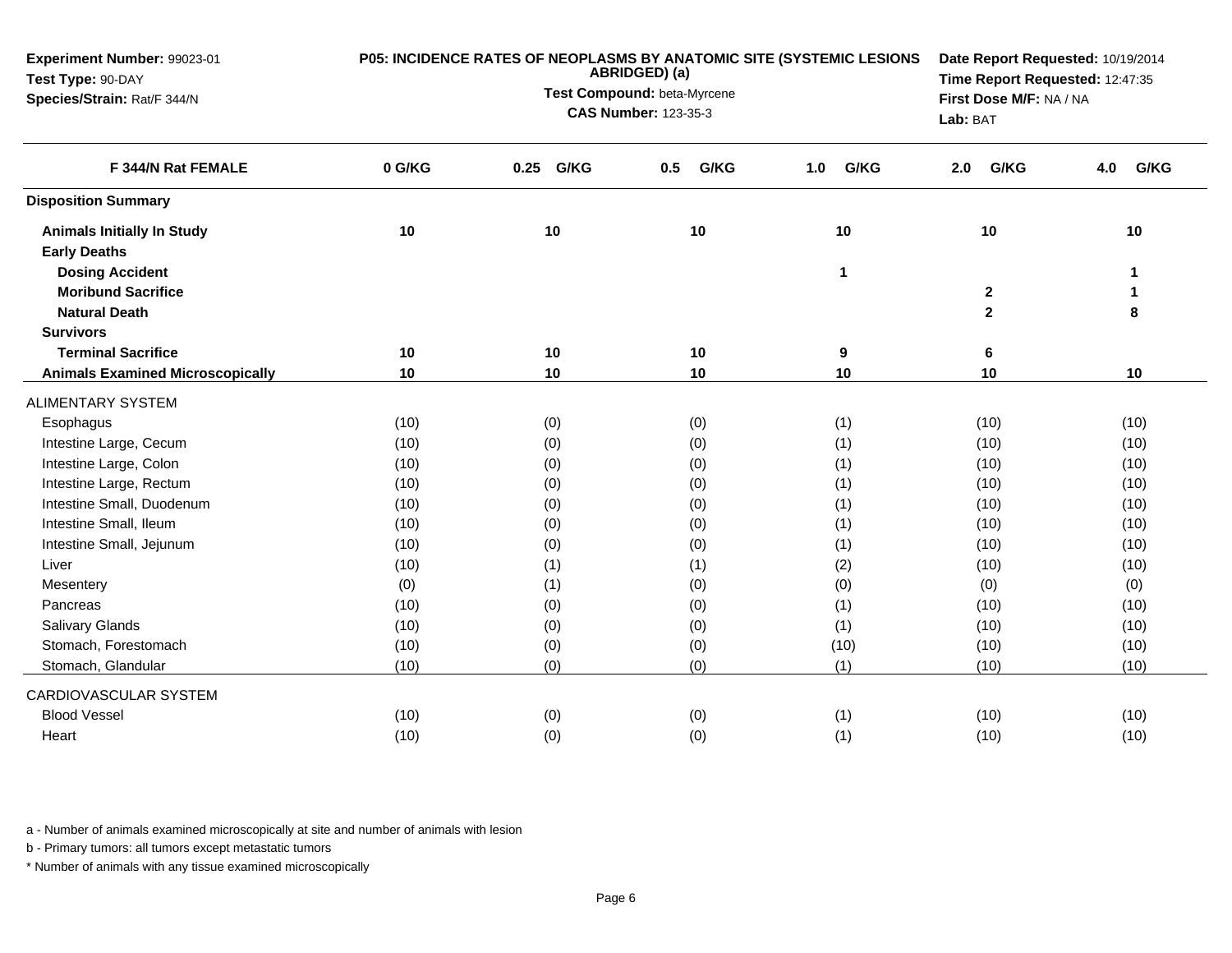| Experiment Number: 99023-01<br>Test Type: 90-DAY<br>Species/Strain: Rat/F 344/N | P05: INCIDENCE RATES OF NEOPLASMS BY ANATOMIC SITE (SYSTEMIC LESIONS | Date Report Requested: 10/19/2014<br>Time Report Requested: 12:47:36<br>First Dose M/F: NA / NA<br>Lab: BAT |             |             |             |             |
|---------------------------------------------------------------------------------|----------------------------------------------------------------------|-------------------------------------------------------------------------------------------------------------|-------------|-------------|-------------|-------------|
| F 344/N Rat FEMALE                                                              | 0 G/KG                                                               | 0.25<br>G/KG                                                                                                | G/KG<br>0.5 | G/KG<br>1.0 | 2.0<br>G/KG | G/KG<br>4.0 |
| <b>ENDOCRINE SYSTEM</b>                                                         |                                                                      |                                                                                                             |             |             |             |             |
| <b>Adrenal Cortex</b>                                                           | (10)                                                                 | (0)                                                                                                         | (0)         | (1)         | (10)        | (10)        |
| Adrenal Medulla                                                                 | (10)                                                                 | (0)                                                                                                         | (0)         | (1)         | (10)        | (10)        |
| Islets, Pancreatic                                                              | (10)                                                                 | (0)                                                                                                         | (0)         | (1)         | (10)        | (10)        |
| Parathyroid Gland                                                               | (9)                                                                  | (0)                                                                                                         | (0)         | (1)         | (10)        | (10)        |
| <b>Pituitary Gland</b>                                                          | (10)                                                                 | (0)                                                                                                         | (0)         | (1)         | (10)        | (10)        |
| <b>Thyroid Gland</b>                                                            | (10)                                                                 | (0)                                                                                                         | (0)         | (1)         | (10)        | (10)        |
| <b>GENERAL BODY SYSTEM</b><br>None                                              |                                                                      |                                                                                                             |             |             |             |             |
| <b>GENITAL SYSTEM</b>                                                           |                                                                      |                                                                                                             |             |             |             |             |
| <b>Clitoral Gland</b>                                                           | (10)                                                                 | (0)                                                                                                         | (0)         | (1)         | (10)        | (10)        |
| Ovary                                                                           | (10)                                                                 | (0)                                                                                                         | (0)         | (1)         | (10)        | (10)        |
| <b>Uterus</b>                                                                   | (10)                                                                 | (0)                                                                                                         | (0)         | (1)         | (10)        | (10)        |
| <b>HEMATOPOIETIC SYSTEM</b>                                                     |                                                                      |                                                                                                             |             |             |             |             |
| <b>Bone Marrow</b>                                                              | (10)                                                                 | (0)                                                                                                         | (0)         | (1)         | (10)        | (10)        |
| Lymph Node                                                                      | (1)                                                                  | (3)                                                                                                         | (5)         | (1)         | (1)         | (0)         |
| Lymph Node, Mesenteric                                                          | (10)                                                                 | (0)                                                                                                         | (0)         | (3)         | (10)        | (10)        |
| Spleen                                                                          | (10)                                                                 | (0)                                                                                                         | (10)        | (10)        | (10)        | (10)        |
| Thymus                                                                          | (10)                                                                 | (0)                                                                                                         | (1)         | (10)        | (10)        | (10)        |
| <b>INTEGUMENTARY SYSTEM</b>                                                     |                                                                      |                                                                                                             |             |             |             |             |
| <b>Mammary Gland</b>                                                            | (10)                                                                 | (0)                                                                                                         | (0)         | (1)         | (10)        | (10)        |
| Skin                                                                            | (10)                                                                 | (0)                                                                                                         | (0)         | (1)         | (10)        | (10)        |
| MUSCULOSKELETAL SYSTEM                                                          |                                                                      |                                                                                                             |             |             |             |             |
| Bone                                                                            | (10)                                                                 | (0)                                                                                                         | (0)         | (1)         | (10)        | (10)        |

NERVOUS SYSTEM

a - Number of animals examined microscopically at site and number of animals with lesion

b - Primary tumors: all tumors except metastatic tumors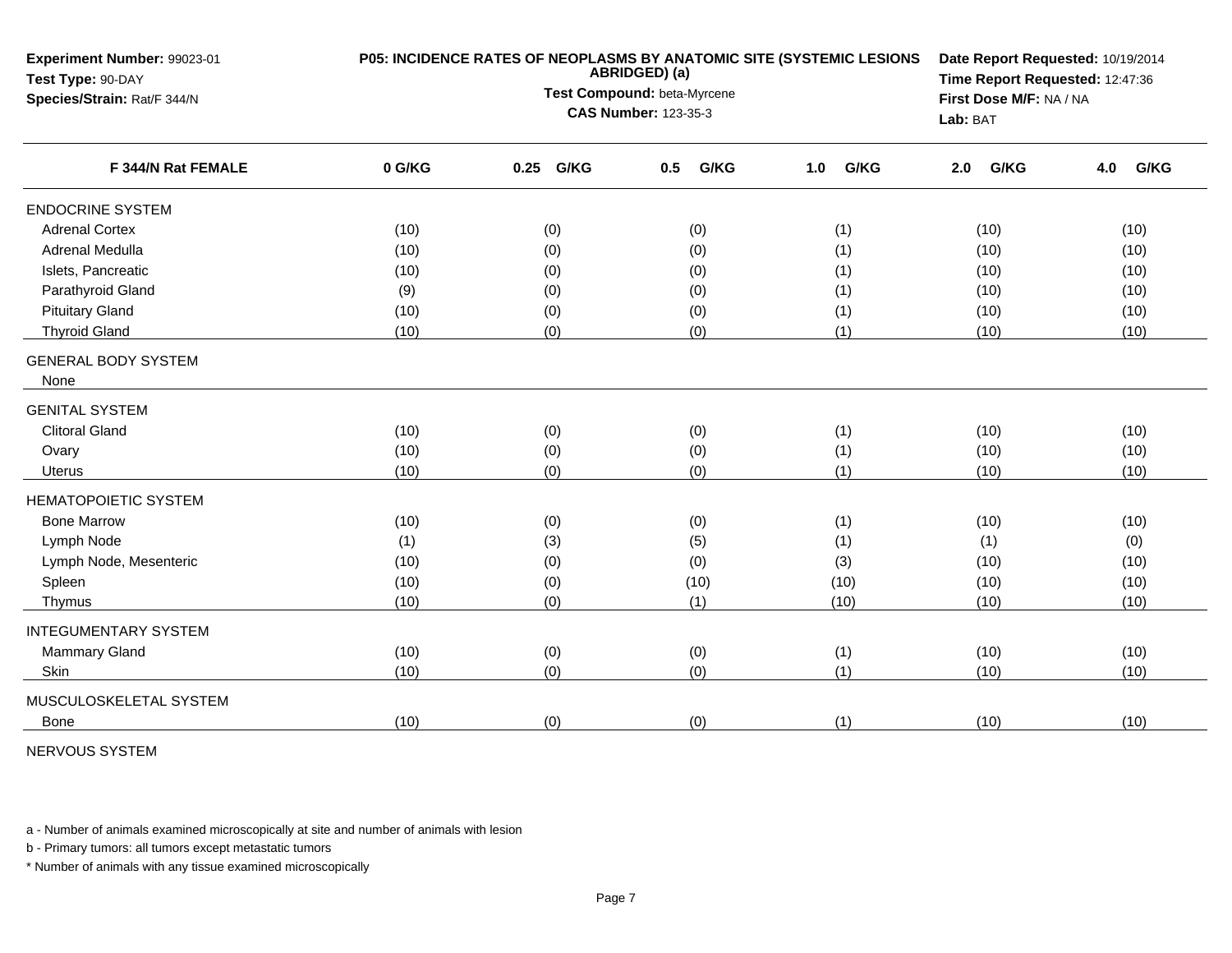| Experiment Number: 99023-01<br>Test Type: 90-DAY<br>Species/Strain: Rat/F 344/N | P05: INCIDENCE RATES OF NEOPLASMS BY ANATOMIC SITE (SYSTEMIC LESIONS | Date Report Requested: 10/19/2014<br>Time Report Requested: 12:47:36<br>First Dose M/F: NA / NA<br>Lab: BAT |             |             |             |             |  |
|---------------------------------------------------------------------------------|----------------------------------------------------------------------|-------------------------------------------------------------------------------------------------------------|-------------|-------------|-------------|-------------|--|
| F 344/N Rat FEMALE                                                              | 0 G/KG                                                               | G/KG<br>0.25                                                                                                | G/KG<br>0.5 | G/KG<br>1.0 | G/KG<br>2.0 | G/KG<br>4.0 |  |
| Brain                                                                           | (10)                                                                 | (0)                                                                                                         | (0)         | (1)         | (10)        | (10)        |  |
| <b>RESPIRATORY SYSTEM</b>                                                       |                                                                      |                                                                                                             |             |             |             |             |  |
| Lung                                                                            | (10)                                                                 | (0)                                                                                                         | (0)         | (1)         | (10)        | (10)        |  |
| Nose                                                                            | (10)                                                                 | (0)                                                                                                         | (10)        | (10)        | (10)        | (10)        |  |
| Trachea                                                                         | (10)                                                                 | (0)                                                                                                         | (0)         | (1)         | (10)        | (10)        |  |
| SPECIAL SENSES SYSTEM                                                           |                                                                      |                                                                                                             |             |             |             |             |  |
| Eye                                                                             | (10)                                                                 | (0)                                                                                                         | (0)         | (1)         | (10)        | (10)        |  |
| <b>Harderian Gland</b>                                                          | (10)                                                                 | (10)                                                                                                        | (10)        | (10)        | (10)        | (10)        |  |
| Lacrimal Gland                                                                  | (0)                                                                  | (0)                                                                                                         | (0)         | (0)         | (0)         | (1)         |  |
| <b>URINARY SYSTEM</b>                                                           |                                                                      |                                                                                                             |             |             |             |             |  |
| Kidney                                                                          | (10)                                                                 | (10)                                                                                                        | (10)        | (10)        | (10)        | (10)        |  |
| <b>Urinary Bladder</b>                                                          | (10)                                                                 | (0)                                                                                                         | (0)         | (1)         | (10)        | (10)        |  |

b - Primary tumors: all tumors except metastatic tumors